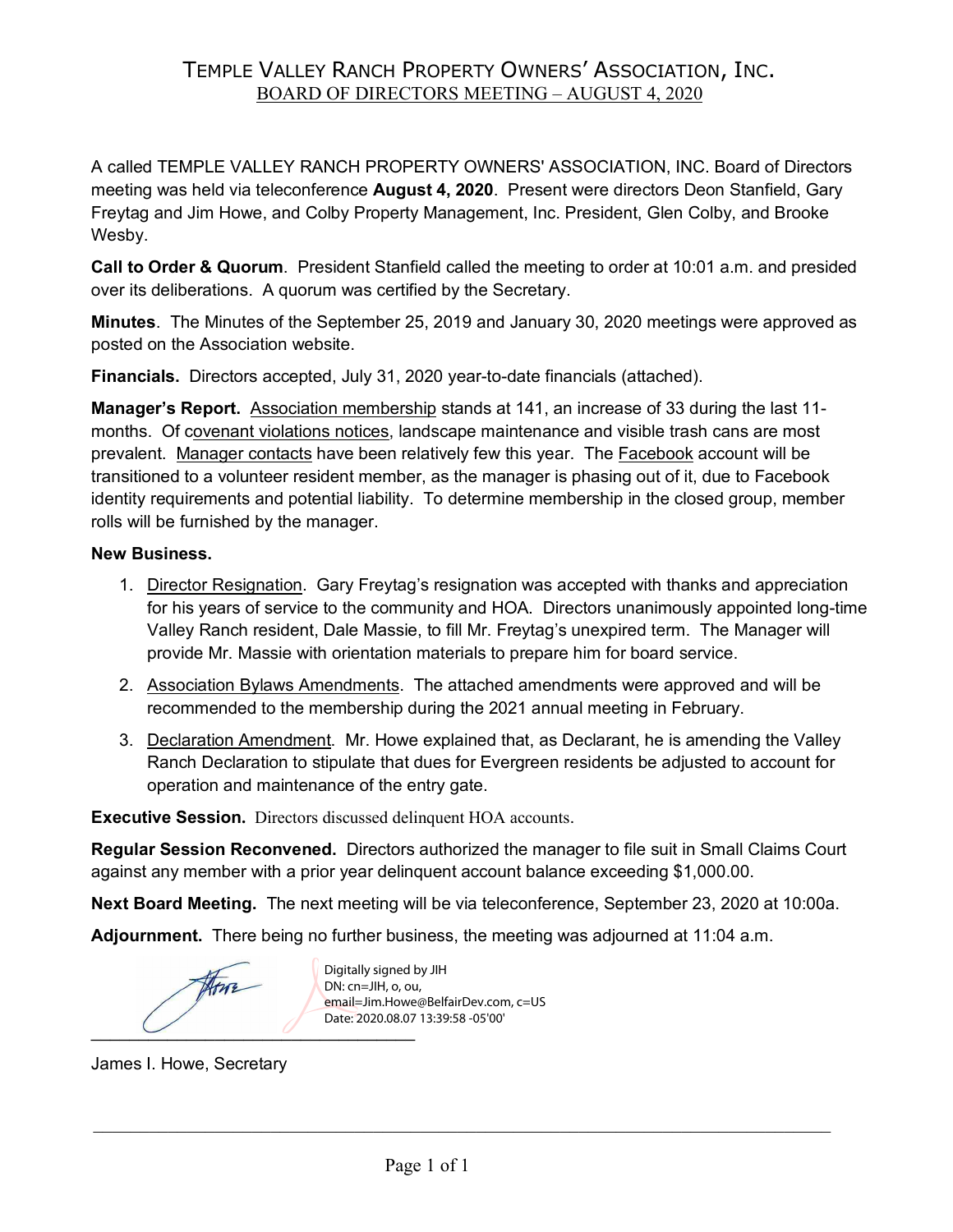# Valley Ranch HOA

# Balance Sheet Report<br>July 2020 (YTD)

| <b>ASSETS</b>                 | 7/31/2020 | 12/31/2019 | Delta      |
|-------------------------------|-----------|------------|------------|
| CASH                          |           |            |            |
| CNB: Operations               | 60,386.46 | 29,899.67  | 30,486.79  |
| CNB: Reserves                 | 15,124.00 | 13,011.80  | 2,112.20   |
| TOTAL CASH                    | 75,510.46 | 42,911.47  | 32,598.99  |
| <b>TOTAL ASSETS</b>           | 75,510.46 | 42,911.47  |            |
| <b>LIABILITY &amp; EQUITY</b> |           |            |            |
| <b>EQUITY</b>                 |           |            |            |
| Net Income                    | 32,292.73 | 0.00       | 32, 292.73 |
| Retained Earnings             | 42,911.47 | 42, 911.47 | 0.00       |
| TOTAL EQUITY                  | 75,204.20 | 42, 911.47 | 32, 292.73 |
| <b>LIABILITIES</b>            |           |            |            |
| <b>Unearned Revenue</b>       | 306.26    | 0.00       | 306.26     |
| Note Payable                  | 0.00      | 0.00       | 0.00       |
| TOTAL LIABILITIES             | 306.26    | 0.00       | 306.26     |
| TOTAL LIABILITY & EQUITY      | 75,510.46 | 42,911.47  |            |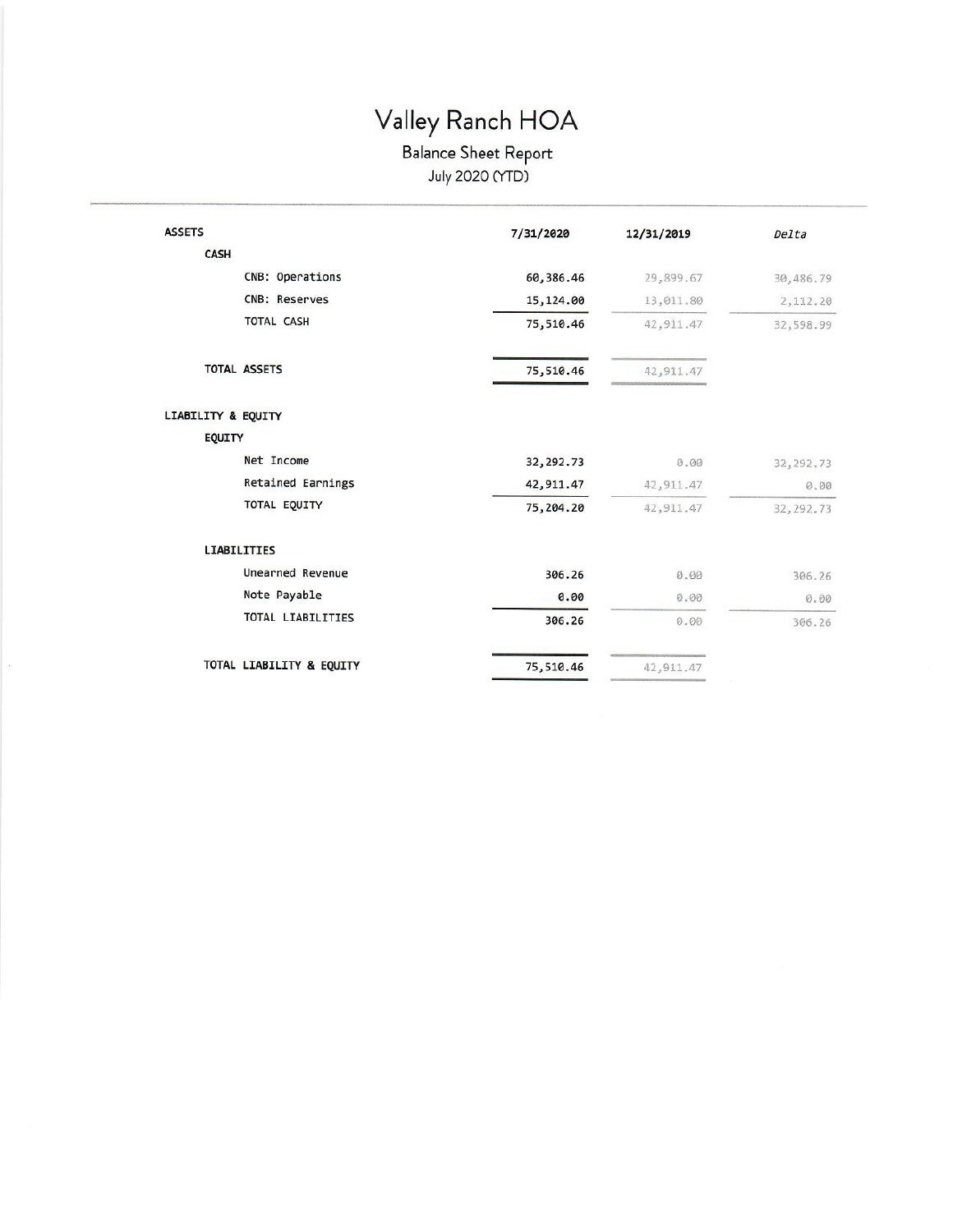# Valley Ranch HOA

## Income/Expense Statement

July, 2020

|                               |          | <b>Current Period</b> |           |            | Year To Date                  |             |                        |
|-------------------------------|----------|-----------------------|-----------|------------|-------------------------------|-------------|------------------------|
|                               | Actual   | <b>Budget</b>         | Variance  | Actual     | <b>Budget</b>                 | Variance    | Total<br><b>Budget</b> |
| <b>Income</b>                 |          |                       |           |            |                               |             |                        |
| <b>Assessments</b>            |          |                       |           |            |                               |             |                        |
| 4019 - Assessments - 2019     | 0.00     | 0.00                  | 0.00      | 400.00     | 0.00                          | 400.00      | 0.00                   |
| 4020 - Assessments - 2020     | 786.84   | 269.00                | 517.84    | 43,748.31  | 40,206.00                     | 3,542.31    | 40,825.00              |
| 4021 - Assessments - 2021     | 0.00     | 0.00                  | 0.00      | 0.00       | 0.00                          | 0.00        | 4,500.00               |
| Assessments Total:            | 786.84   | 269.00                | 517.84    | 44, 148.31 | 40,206.00                     | 3,942.31    | 45,325.00              |
| Other                         |          |                       |           |            |                               |             |                        |
| 4210 - Entry Fees             | 2,800.00 | 400.00                | 2,400.00  | 10,000.00  | 2,800.00                      | 7,200.00    | 4,800.00               |
| 4220 - Transfer Fees          | 0.00     | 400.00                | $-400.00$ | 0.00       | 1,200.00                      | $-1,200.00$ | 1,600.00               |
| 4610 - Late Fees              | 0.00     | 0.00                  | 0.00      | 632.44     | 0.00                          | 632.44      | 0.00                   |
| 4620 - Interest               | 0.00     | 0.00                  | 0.00      | 231.36     | 0.00                          | 231.36      | 0.00                   |
| 4630 - Legal Fees Recovered   | 0.00     | 0.00                  | 0.00      | 10.00      | 0.00                          | 10.00       | 0.00                   |
| 4640 - Gate Remotes           | 0.00     | 0.00                  | 0.00      | 70.00      | 0.00                          | 70.00       | 0.00                   |
| Other Total:                  | 2,800.00 | 800.00                | 2,000.00  | 10,943.80  | 4,000.00                      | 6,943.80    | 6,400.00               |
| Income Total:                 | 3,586.84 | 1,069.00              | 2,517.84  |            | 55,092.11 44,206.00 10,886.11 |             | 51,725.00              |
| <b>Expense</b>                |          |                       |           |            |                               |             |                        |
| Taxes & Insurance             |          |                       |           |            |                               |             |                        |
| 5020 - Insurance              | 0.00     | 0.00                  | 0.00      | 0.00       | 0.00                          | 0.00        | 3,400.00               |
| Taxes & Insurance Total:      | 0.00     | 0.00                  | 0.00      | 0.00       | 0.00                          | 0.00        | 3,400.00               |
| Utilities                     |          |                       |           |            |                               |             |                        |
| 5210 - Water                  | 16.00    | 50.00                 | $-34.00$  | 156.03     | 350.00                        | $-193.97$   | 600.00                 |
| 5220 - Electricity            | 50.80    | 120.00                | $-69.20$  | 390.26     | 840.00                        | $-449.74$   | 1,440.00               |
| Utilities Total:              | 66.80    | 170.00                | $-103.20$ | 546.29     | 1,190.00                      | $-643.71$   | 2,040.00               |
| Maintenance                   |          |                       |           |            |                               |             |                        |
| 5300 - Landscaping - contract | 1,299.00 | 1,320.00              | $-21.00$  | 9,093.00   | 9,240.00                      | $-147.00$   | 15,840.00              |
| 5330 - Repairs                | 974.25   | 100.00                | 874.25    | 3,687.08   | 700.00                        | 2,987.08    | 1,200.00               |
| Maintenance Total:            | 2,273.25 | 1,420.00              | 853.25    | 12,780.08  | 9,940.00                      | 2,840.08    | 17,040.00              |
| Gates                         |          |                       |           |            |                               |             |                        |
| 5500 - Gate Maintenance       | 0.00     | 250.00                | $-250.00$ | 0.00       |                               |             |                        |
| 5510 - Telephone              | 115.89   | 120.00                | $-4.11$   | 812.68     | 500.00                        | $-500.00$   | 750.00                 |
| Gates Total:                  | 115.89   | 370.00                | $-254.11$ |            | 840.00                        | $-27.32$    | 1,440.00               |
|                               |          |                       |           | 812.68     | 1,340.00                      | $-527.32$   | 2,190.00               |
| Administration                |          |                       |           |            |                               |             |                        |
| 7000 - Management Fee         | 410.00   | 410.00                | 0.00      | 2,820.00   | 2,670.00                      | 150.00      | 4,720.00               |
| 7010 - Postage                | 30.19    | 7.00                  | 23.19     | 250.50     | 145.00                        | 105.50      | 286.00                 |
| 7040 - Website                | 0.00     | 0.00                  | 0.00      | 107.16     | 0.00                          | 107.16      | 0.00                   |
|                               |          | CONTINUED NEXT PAGE   |           |            |                               |             |                        |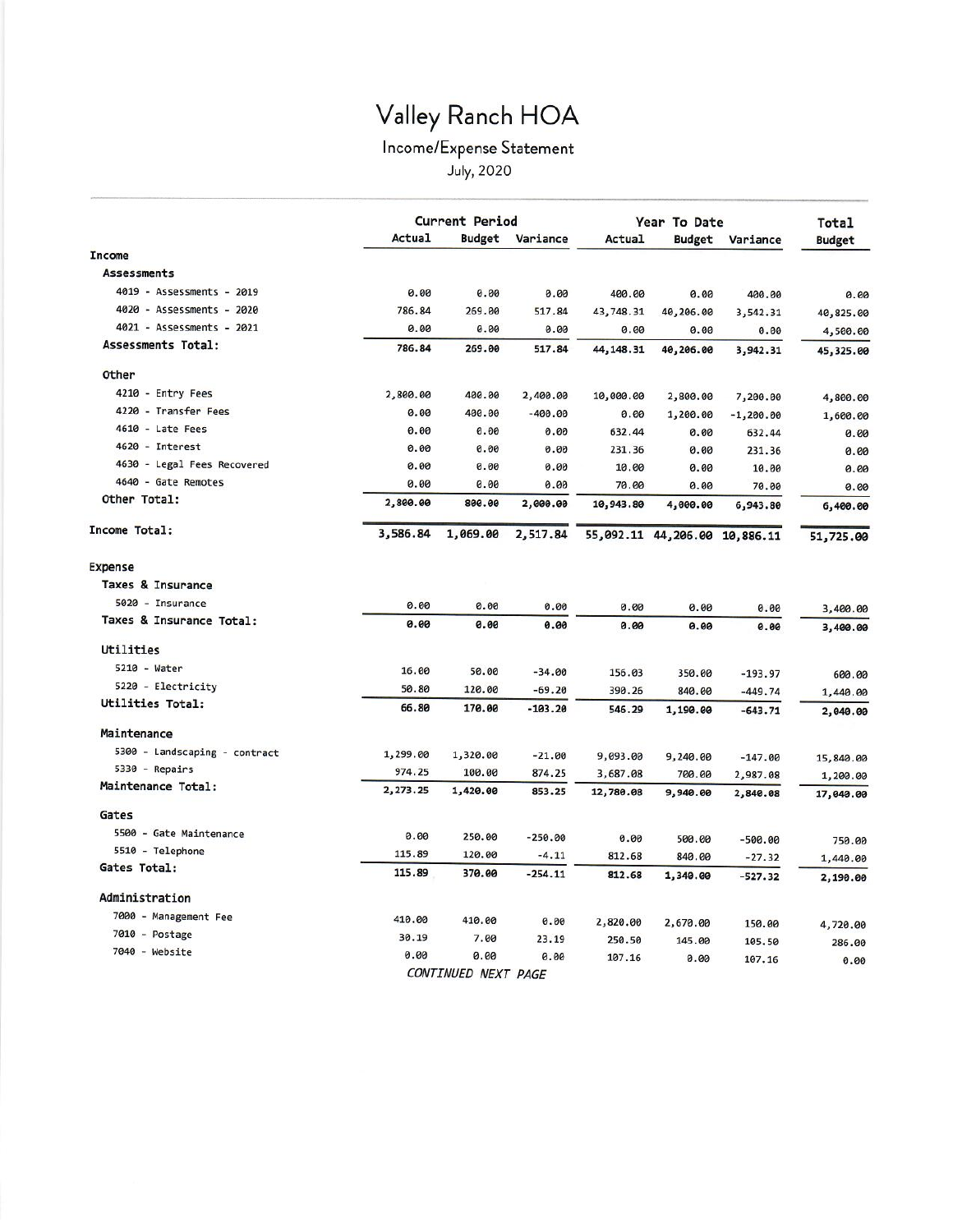#### VALLEY RANCH BYLAWS - DRAFT AMENDMENT SUGGESTIONS

#### Article V

Section 1. Annual Meetings. The Annual Meeting of Members will take place annually each February.

#### Current Bylaws specify a specific day, the 3rd Tuesday in February.

Section 3. Notice of Meetings. Written notice of each meeting of the Members shall be given by, or at the direction of, the Secretary or person authorized to call the meeting, by mailing a copy of such notice at least ten (10) and no more than fifty (50) days before such meeting to each Member entitled to vote at the meeting, addressed to the Member's address last appearing on the books of the Association, or supplied by such Member to the Association for the purpose of notice. Such notice shall specify the place, day, and hour of the meeting, and, in the case of a special meeting, the purpose of the meeting. No business shall be transacted at a special meeting except as stated in the notice.

#### Current Bylaws say that no written notice needs to be given. Recommend that written notice (like you have been receiving each year already) be made a requirement.

Section 4. Quorum. Members holding eight percent (8%) of the votes entitled to be cast, represented in person or by proxy, will constitute a quorum for the transaction of business. Unless provided in the Articles of Incorporation or in the Declaration, every act or decision done or made by a majority of the members who are present at a duly held meeting, either in person or by proxy, at which a quorum is present will be regarded as an act of the Members.

 Current Bylaws specify 10%, which is a very high number. Current buildout is 164 homes, which would require 16 households for quorum. 8% = 14 homes. 7% = 12 homes. *In the future, resident controlled HOA's where residents*  are 'happy', attendance at the Annual Meeting will *decline*. It is the Board's pleasure as to which percentage to select, or *it can be left the same*.

Article VI

Section 1. Number. The affairs of this Association will be managed by a Board of Directors. The Board shall consist of three (3) Directors.

#### This simply says there will be 3 directors. This is typical for most HOAs.

Section 2. Term of Office. At the Annual Meeting at which this amended Article VI is approved, the members of the Association shall elect the entire Board of Directors to Initial Terms as follows: the candidate receiving the highest number of votes shall be elected for an Initial Term of three (3) year; the candidate receiving the second highest number of votes shall be elected for an Initial Term of two (2) years, and the remaining candidate shall be elected for an Initial Term of one (1) year. At the expiration of the Initial Term of office of each respective Director, their successor shall be elected to serve terms of three (3) years. The Directors shall hold office until their successors have been elected and hold their first meeting, except as is otherwise provided herein. After the Initial Terms as described above, Directors shall be elected for terms of 3 years.

 Current Bylaws do not specify a term length. Staggering terms will cause 1 seat to be elected each year, so that continuity is maintained on the Board. The entire Board would not normally be up for election all at once.

Section 3. Removal. Any director may be removed from the Board, with or without cause, at a special meeting of the Association by members entitled to vote more than 2/3's of the aggregate of the vote of both classes of membership. In the event of death, resignation or removal of a director, his successor may be selected by the remaining members of the Board and will serve for the unexpired term of his predecessor. Additionally, a director is automatically removed for non-payment of assessments or other charges after being delinquent for more than 90 days from the date the charge is levied. Automatic removal does not apply to a director who is in